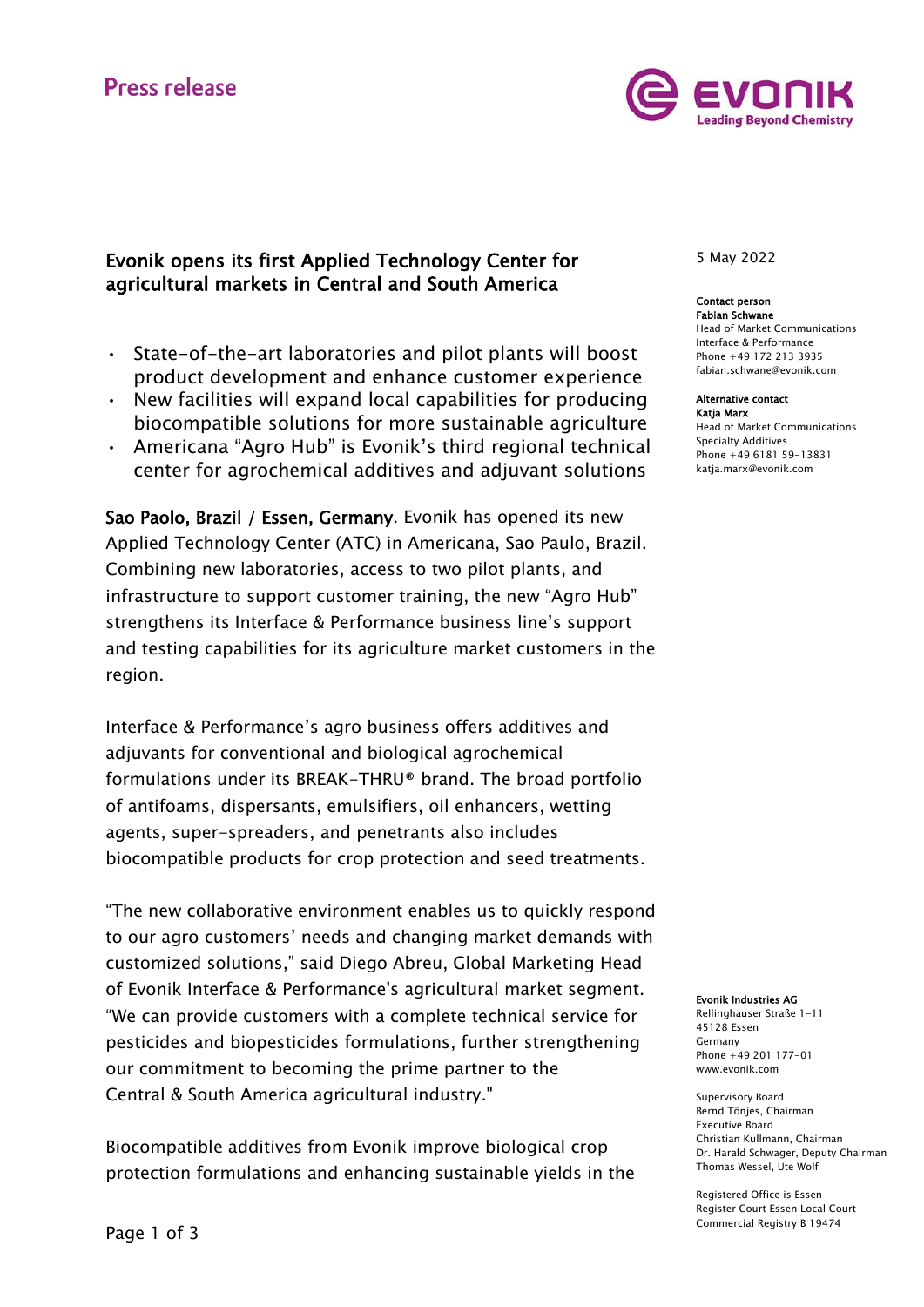# **Press release**



fast-growing agricultural market in Central and South America. In particular, the shelf life of microbials is improved and the performance and stability of crop protection formulations increased. In the ATC, the agricultural team develops additives for biopesticides and bioinoculants for its customers in the region.

"We place great value on customer service and being close to our customers which helps us to understand their markets and support them every step of the way to develop the right conventional or biological solution," said Lisa Roessler, Head Evonik Interface & Performances Agriculture and Functional Specialties product line. "Our team in Americana is fully equipped to develop new adjuvants and additives that improve the performance of agricultural products during application in the field."

The new Brazil ATC is Evonik's third regional "Agro Hub" after Marl in Germany, and Richmond in the US. Divided into three separate areas, the labs at the ATC include one for conventional adjuvants formulations, one for seed treatment using both conventional and biological active ingredients, and a microbiology lab for developing biological formulations using bacteria, fungi, and botanical extracts.

The new facility also has additional technical infrastructure and capacities for supporting customers from other sectors including construction, water-based adhesives, recycling markets, and in some cases, end-users of Evonik solutions. For more detailed information about the new capabilities please visit: [https://central-south-america.evonik.com/en/evonik-atc/our](https://central-south-america.evonik.com/en/evonik-atc/our-laboratories/interface-and-performance)[laboratories/interface-and-performance.](https://central-south-america.evonik.com/en/evonik-atc/our-laboratories/interface-and-performance)

For more information about the complete range of agricultural products please visit: [https://www.break-thru.com/en.](https://www.break-thru.com/en)